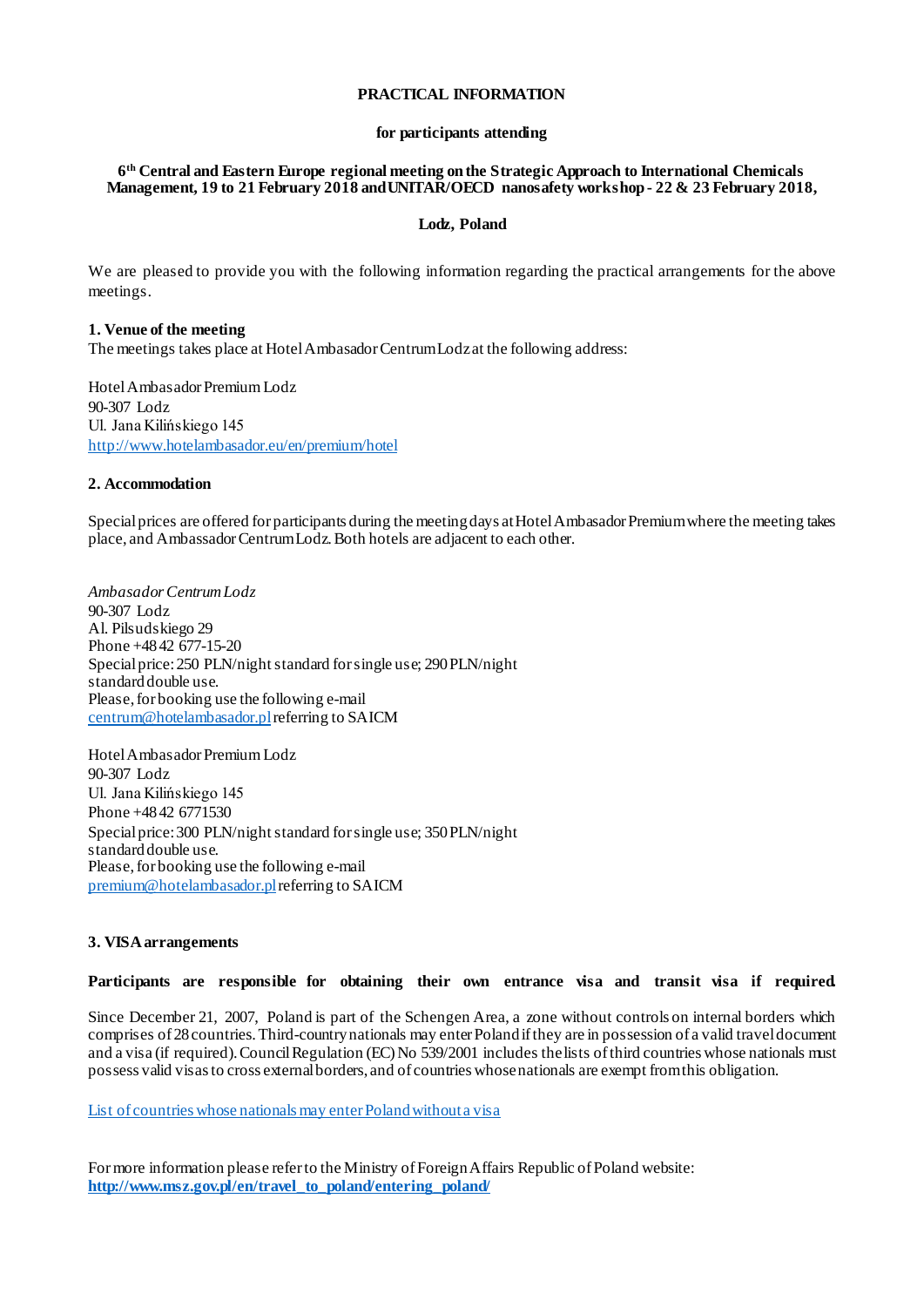**In case you need any assistance with issue your visa, please do not hesitate to contact organizers: [szymon.domagalski@chemikalia.gov.pl](mailto:szymon.domagalski@chemikalia.gov.pl) mob: +48 662271341** 

## **4. Transportation - How to reach Łódź (Lodz)**

### **A. Direct international connections to Łódź**

There are limited number of direct connections by air or by bus from certain cities.

## **OPTION 1 by air**

There are available connections from/to Great Britain (London Stansted, East Midland), Ireland(Dublin), You can check details here[: http://www.airport.lodz.pl/en/flight-timetable.html#tab2](http://www.airport.lodz.pl/en/flight-timetable.html#tab2)

From the airport to the hotel we suggest to take a taxi. They are available in front of the exit from the airport. You can also call a taxi using numbers suggested onthe airport website: "Taxi Plus", phone no: + 48 42 6 500 500 or "Taxi 400 400", phone no: +4842 6 400 400. While ordering a cab you can ask for a driver who speaks English. Fares of both taxi corporations are, respectively: initial fare: 5,9 PLN and 6 PLN; cost of 1 km in day tariff (from 6 a.m. to 10 p.m): 1,7 PLN and 2,16 PLN cost of 1 km in night tariff: 2,55 PLN and 3,24 PLN

Taxi fare from the airport to the hotel Ambasador Centrumshould be from 20 PLN<sup>[1](#page-1-0)</sup> (5 $\oplus$  to 40 PLN (10 $\oplus$  depending on the time of day.

### **OPTION 2 by bus**

You can reach Łódź by bus "Polski Bus" going from: Vienna, Berlin SXF and ZOB, Prague, Brno, Budapest, Amsterdam, Dortmund, Duesseldorf, Hamburg, Hannover.

Details on connections you can find here[: http://www.polskibus.com/en/bus-stop-map.htm](http://www.polskibus.com/en/bus-stop-map.htm)

Bus arrives to Fabryczna Station and to Kaliska Station or to Lodz Fabryczna. How to reach the Ambasador Centrum hotel from both stations is described below.

### **B. Reaching Łódź from WARSAW AIRPORT**

### **OPTION 1 by train**

To reach Łódź you can take train that goes to **Łódź Fabryczna** (Lodz) station from two train stations in Warszawa:

- Central Station (**Warszawa Centralna**) (it is nicer and has escalator) or
- West Station (**Warszawa Zachodnia**). (a faster option)

## How to reach **Warszawa Centralna**or **Warszawa Zachodnia**?

1) by train that goes from the airport (**Warszawa Lotnisko**) to **Central** or **West Station.** There are two kinds of trains' brand, SKM and Koleje Mazowieckie (KM). Choose line S3 of SKM or any train of KM to reach one of two stations mentioned above. During the day the trains leave frequently so, there is no need to check the timetable. In case of late arrival to Warsaw it is recommended to search connections and timetables via website: <https://koleo.pl/en/>. As departure and arrival places choose: Warszawa Lotnisko Chopina and Warszawa Zachodnia or Warszawa Centralna. Next to the connections you will find also prices of tickets.

<span id="page-1-0"></span><sup>&</sup>lt;sup>1</sup> Zl is abbreviation from the name of Polish currency ZLOTY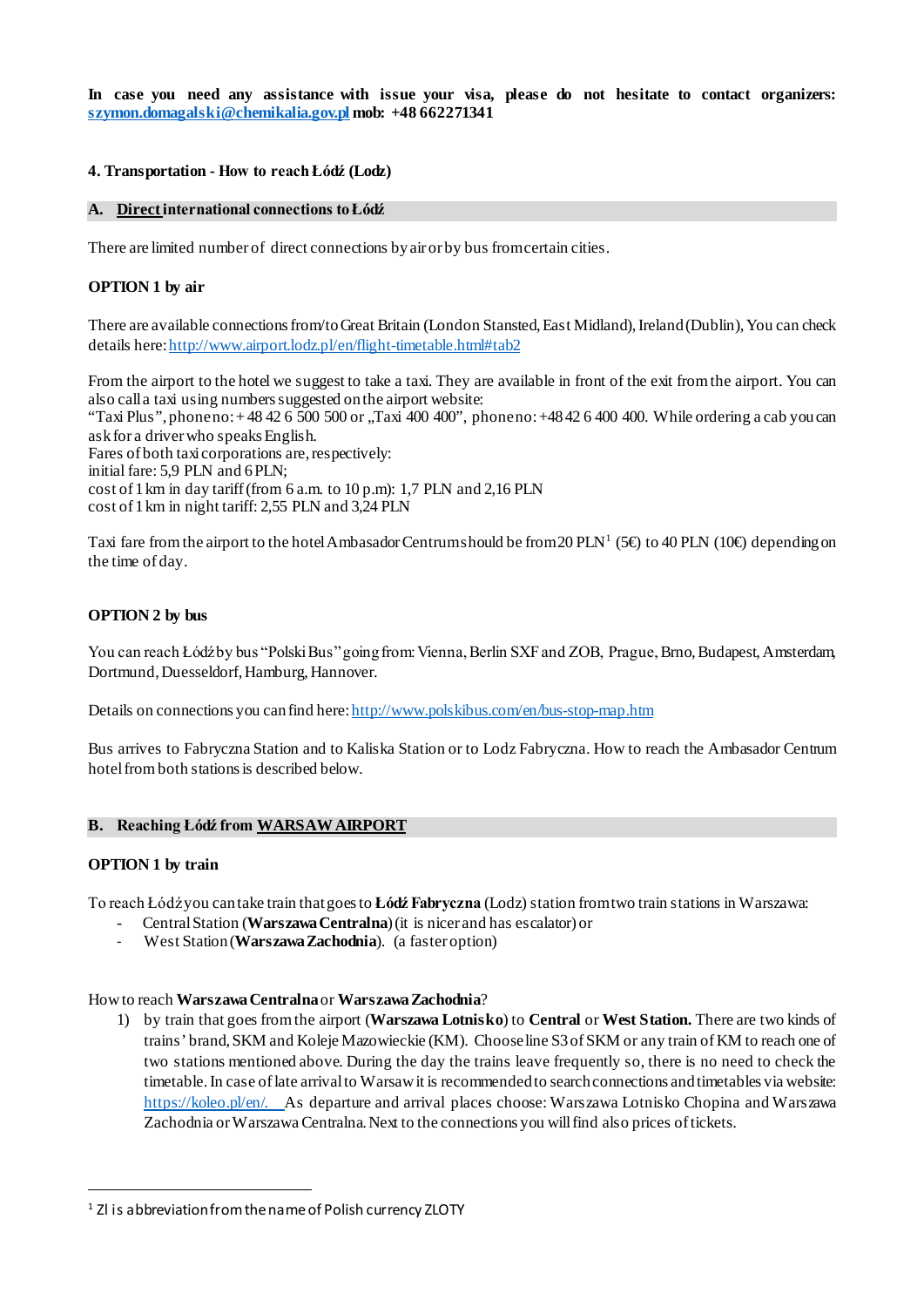

Tickets can be bought on train from a ticket machine (may accept only coins):

or from the ticket machines that are in the passage between the airport and Warszawa Lotnisko Train Station (cash and credit card accepted)

Please find below are examples of the machines.



On Koleje Mazowieckie trains you can purchase tickets from a conductor. In that case the ticket can be more expensive.

SKM ticket are accepted also in the Koleje Mazowieckie trains, however it has to be validated on ticket validator or by conductor (in case you could not found validator you could approach conductor to validate your ticket).

To reach Warszawa Zachodnia ticket for 20 minutes ride is enough. Luggage is carried free. To reach Warszawa Centralna consider buying ticket for longer ride (40 min).

# **Warszawa(Central Station or West Station) – Lodz (Łódź Fabryczna Station)**

Travel with a train from Warsaw to Lodztakes around 1h30 min. Here you can find the timetable of train[s: http://rozklad](http://rozklad-pkp.pl/en)[pkp.pl/en](http://rozklad-pkp.pl/en)

Cost of a ticket should not be higher than 30 PLN (around 7Euro) in second class and 60 PLN (15 Euro) in first class. You can buy ticket in a ticket offices<sup>[2](#page-2-0)</sup>, where cash and cards are accepted or from ticket machines (cards accepted). Another option of purchasing the tickets in directly on a train from a conductor. Choosing that option you will have to pay a little more than in the ticket office or machine. Please remember to inform the conductor about the intention of buying the ticket (before or just after you get on train) and please be aware that conductor may not accept credit card.

<span id="page-2-0"></span><sup>&</sup>lt;sup>2</sup> Warszawa Centralna Station - ticket offices are located at the main hall level and at level -1, in the shopping malls of the station. Warszawa Zachodnia – ticket offices are located close to the entrance (map of the statio[n http://pkpsa.pl/dla](http://pkpsa.pl/dla-pasazera/dworzec/mapy/W-wa-Zachodnia.pdf)[pasazera/dworzec/mapy/W-wa-Zachodnia.pdf](http://pkpsa.pl/dla-pasazera/dworzec/mapy/W-wa-Zachodnia.pdf)